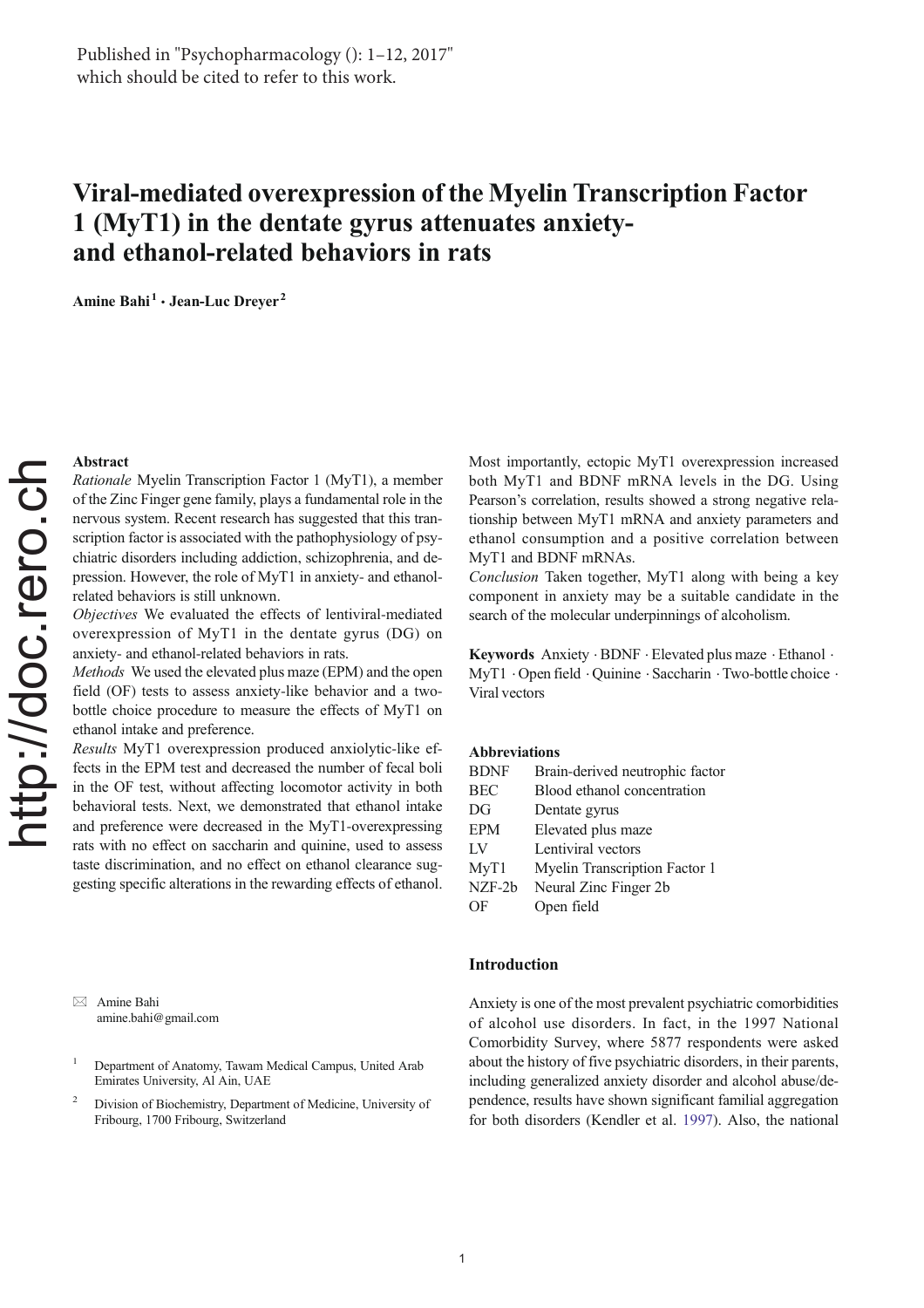epidemiological surveys reported that approximately 11.08% prevalence of anxiety disorders (representing 23.0 million US adults) and almost 9% (17.6 million adult Americans) had an alcohol use disorder (Grant et al. 2004). Interestingly, among individuals with anxiety disorders who sought treatment, about 16% had a current substance use disorder that was more likely to be an alcohol than a drug use disorder (Grant et al. 2004). More recently, it has been reported that the prevalence of anxiety disorder was higher in females compared with males (42.2% versus 27.4%) and that increased predisposition to alcohol intake in negative emotional situations was associated with comorbid anxiety disorder (Karpyak et al. 2016), suggesting that treatment for anxiety should include individuals with alcohol use disorders to maximize positive treatment outcomes. As such, identifying the molecular mechanisms common to anxiety and alcohol abuse may prove crucial to successfully treating alcohol dependence. Previous investigations aimed at identifying the neuroadaptations pertinent to this comorbidity have revealed a potential role for brain zinc finger protein dysregulations in both anxiety and alcohol use disorders (Wang et al. 2016).

Zinc finger (ZF) proteins are among the most abundant proteins in eukaryotic cells where they comprise approximately 3% to 5% of the human genome (Laity et al. 2001). So far, more than 14 different classes of ZF proteins have been identified, all of which coordinate zinc ions in a tetrahedral geometry (Matthews and Sunde 2002). These different classes share a variety of functions within the cell, in particular their ability to mediate the interaction of proteins with DNA, as over half of all human transcription factors contain ZF domains (Eom et al. 2016). The most well-studied DNA-binding ZFs are the "classical" ZF protein family containing classical  $Cys<sub>2</sub>His<sub>2</sub>$ domains which ligate zinc via pairs of cysteine and histidine residues (Eom et al. 2016). The "nonclassical" ZF proteins are less well studied, and these proteins adopt a large range of secondary structures upon zinc coordination (Matthews and Sunde 2002). The Myelin Transcription Factor (MyT) family belongs to the nonclassical ZF proteins which are highly involved in the development of the central nervous system (CNS) (Nielsen et al. 2004). Based on their sequences and structures, three members have been identified: Neural Zinc Finger Factor 1 (NZF-1 or MyTL-like or png-1), Myelin Transcription Factor 1 (MyT1 or NZF-2), and Suppression of Tumorigenicity 18 (ST18 or NZF-3) (Jiang et al. 1996). The MyT1 contains seven ZF modules (Gamsjaeger et al. 2013), which was identified as the transcription factor responsible for binding to the protein (PLP) promoter (Nielsen et al. 2002). Because MyT1 is involved in several neurodevelopment pathways, increasing lines of evidence support an important role of MyT1 in psychiatric disorders such as schizophrenia and major depressive disorder (MDD) (Fernandez-Enright et al. 2014; Li et al. 2012; Wang et al. 2010). Given the fact that most antidepressant treatments are believed to target mainly the dentate

gyrus (DG) of the hippocampus through activation of the neurotrophic factor brain-derived neutrophic factor (BDNF) (Kitahara et al. 2016), a major target of Myt1, we hypothesize that alterations of BDNF expression through manipulation of MyT1 expression, using viral vectors in the DG, will affect both anxiety- and ethanol-related behaviors.

Both human and animal studies support the fact that dysfunctions of the DG are associated to the pathophysiology of anxiety and alcohol use. In fact, Gould et al. have shown that anxiety has been associated with reduced proliferation in the DG of adult rodents (Gould et al. 2000). Also, results have demonstrated that chronic antidepressant treatment significantly increased neuronal proliferation in the adult DG (Malberg et al. 2000), and anxiety induced by stress and depression-like conditions in animal models are associated with reduced DG proliferation (Czeh et al. 2001). Furthermore, multiple binge ethanol exposure substantially reduced neurogenesis in the DG of adolescent mice (Lacaille et al. 2015). Also, moderate alcohol consumption reduced the number of cells produced in the DG by nearly 40% (Anderson et al. 2012). Taken together, there might be a link between the reduced neurogenesis, anxiety, and ethanol consumption if one gives credit to the hypothesis that anxiety is associated with reduced neurogenesis in the DG (Earnheart et al. 2007; Leal-Galicia et al. 2007; Trejo et al. 2008).We have previously explored the roles of MyT1 in the development of cocaineinduced locomotor stimulation and self-administration (Chandrasekar and Dreyer 2010a, 2010b) and found that lentiviral-mediated modulation of MyT1 alters cocainerelated behaviors in rats. There is evidence from animal studies that common molecular mechanisms contribute to both addiction to psychostimulant, anxiety disorders, and alcoholism (Kampman et al. 2002). Therefore, we hypothesized that the identification of MyT1 as candidate gene for schizophrenia, MDD, and cocaine self-administration justifies further mechanistic studies on its role in anxiety-like behavior and voluntary ethanol intake and preference in rodents. To further test this hypothesis and as an extension of our previous observations, we assessed in the present study whether MyT1 overexpression in the DG of the hippocampus plays a role in anxiety- and alcohol-related behaviors. A first set of experiments was conducted to assess the hypothesis that in vivo genetic overexpression of MyT1 in the DG can alter anxiety in the elevated plus maze (EPM) and OF tests. Second, we investigated the effects of MyT1 overexpression on voluntary ethanol consumption and preference in rats using a two-bottle choice continuous access model. The effects of MyT1 overexpression on saccharin and quinine solutions consumption were also evaluated to determine whether these lentiviral vectors would produce nonselective impairment of the drinking of liquids.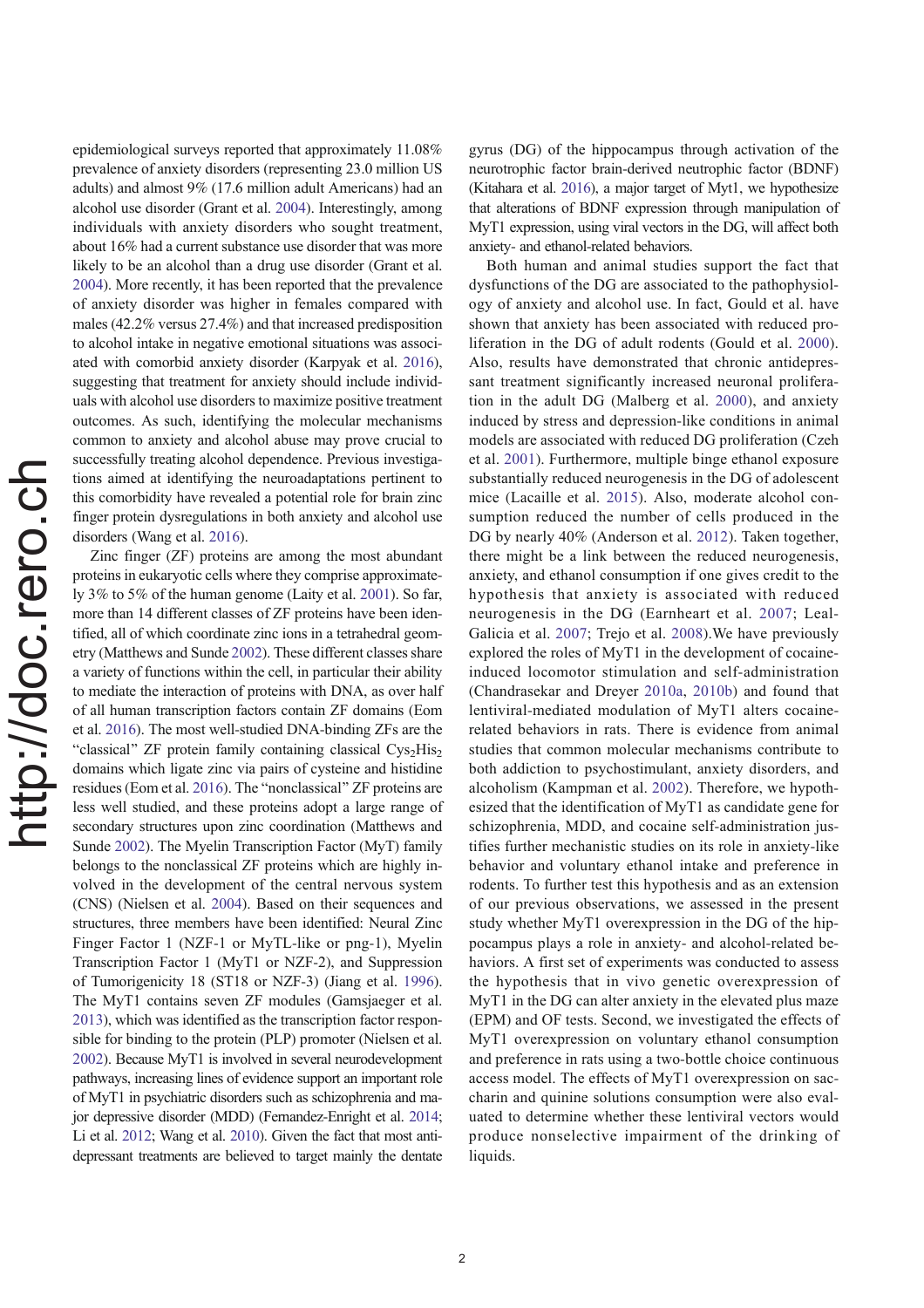# Materials and methods

#### Animals

Adult male Wistar rats, obtained from the central breeding facility, were housed in groups of five per cage and were given 7 days for acclimation to a 12:12-h light/dark cycle (light on between 6:00 am and 6:00 pm). The animal facility at our college typically used a woodchip bedding, which when touched feels somewhat prickly, even though the wood pieces are small. Woodchip bedding was produced locally and autoclaved before use. The rats had free access to tap water and standard rodent chow diet obtained from the National Feed and Flour Production and Marketing Company LLC (Abu Dhabi, UAE). The institutional Animal Research and Ethics Committee approved the study (Approval No. A17- 12).

#### Drugs

For the two-bottle choice drinking procedure, the ethanol solution (5%, v/v) was prepared from absolute ethyl alcohol (Panreac Quimica SAU, Barcelona, Spain) and diluted using tap water. For taste sensitivity, saccharin sodium salt dihydrate  $(0.04$  and  $0.08\%$ ,  $w/v$ ) and quinine hemisulfate (15 and 30 μM,  $w/v$ ) were purchased from Sigma-Aldrich (St. Louis, MO, USA) and were dissolved in tap water. For the blood ethanol concentration (BEC) experiments, ethanol prepared from 20% v/v dissolved in physiological saline 0.9% sodium chloride and sterile water and has been used for intraperitoneal  $(i.p.)$  injections at a dose of 3 g/kg.

### Construction of the MyT1 vectors and virus production

Plasmid construction was described in previously published work from our laboratory (Chandrasekar and Dreyer 2010a, 2010b). The empty pTK431 was used as a negative control (Mock). For lentiviral production, a triple transfection protocol was used as described previously (Bahi et al. 2008). Briefly, the pTK431-transfer plasmids together with the packaging pΔNRF and the envelope pMDG-VSV-G plasmids were co-transfected into HEK293T cells. The viral particles were purified and concentrated using ultracentrifugation.

#### Stereotaxic surgery and viral injection

Rats were anesthetized with a cocktail of ketamine (100 mg/kg, i.p.) and xylazine (10 mg/kg, i.p.) and placed in a stereotaxic frame apparatus. The deep anesthesia was confirmed by the absence of a pedal withdrawal reflex to a toe pinch. Using ear bars, the head was fixed in a Kopf stereotaxic frame (Tujunga, CA, USA), a midline incision was made, and the bregma was measured from the skull surface. Three

|  |           | 10 | 12   | 14 |                | 19 26 |               |  | 36 44 |  | 54 days |
|--|-----------|----|------|----|----------------|-------|---------------|--|-------|--|---------|
|  | LV EPM OF |    | EtOH |    | Sacch          |       | Quinine       |  |       |  |         |
|  |           |    | 5%   |    | $0.04 - 0.08%$ |       | $15-30 \mu M$ |  |       |  |         |

Fig. 1 Summary of the experimental procedure. LV lentiviral injection, EPM elevated plus maze, OF open field, EtOH ethanol, Sacch saccharin

injections were made into different anteroposterior sites to target the DG of the hippocampus as follows: −3.8 anteroposterior (AP) to the bregma,  $\pm 0.6$  to 1.6 lateral, and −3.1 to −4.0 dorsoventral (DV) from dura; −4.3 AP, ±1.3 to 2.3 lateral, and −3.2 to −4.0 DV; and −4.8 AP, ±1.8 to 2.8 lateral, and −3.3 to −4.1 DV (Bahi 2016; Paxinos and Watson 1998) (Suppl. Fig. 1). Microinjections were made using a 26- G Hamilton syringe. Each injection was made over a period of  $5 \text{ min } (0.1 \text{ }\mu\text{l/min}, 0.5 \text{ }\mu\text{l}$  total volume), and the needle was left in place for an additional 10 min before removal to permit time for the vector to diffuse from the needle tip and minimize upward flow of viral solution. The Hamilton microsyringe was rinsed with saline before being refilled for the next injection. The incision was closed, and animals were given postoperative analgesia buprenorphine (0.05 mg/kg in 3 ml prewarmed isotonic saline subcutaneously). Rats were singly housed with access to two bottles of water and left to recover 10 days before behavioral experiments started. The general design of the study is depicted in Fig. 1.

#### Anxiety- and ethanol-related behavior tests

All anxiety-like behavior tests were conducted between 9:00 AM and 3:00 PM, and animals were habituated to the room for 1 h before starting the respective test. The general design of the study is depicted in Fig. 1.

Elevated plus maze test As described previously, we used a standard EPM assay to assess anxiety-like behavior (Bahi 2016; Bahi et al. 2016). In brief, the apparatus consisted of two open arms (OA) (50  $\times$  10 cm<sup>2</sup>) and two enclosed arms  $(CA)$  (50 × 10 × 40 cm<sup>3</sup>), which were connected by a central platform  $(10 \times 10 \text{ cm}^2)$ . Each rat was placed in the central platform facing an open arm and could freely explore the maze for 5 min. The number of entries and the time spent in each arm of the maze were hand scored and precautions were taken to keep the experimenter blind to condition. After each session, fecal boli were removed, and the maze was cleaned with a 70% pure ethanol solution to remove odor trails.

Open field (OF) test Spontaneous and exploratory locomotor activity and anxiety were tested in an OF test as reported in our previous studies (Bahi 2016; Bahi et al. 2016). In brief. Each rat was placed in the corner of the open field arena  $(100 \times 100 \times 20 \text{ cm}^3)$  and allowed to explore for 15 min. The time spent in the center of the arena, the number of line crossings, and the number of fecal boli were hand scored and precautions were taken to keep the experimenter blind to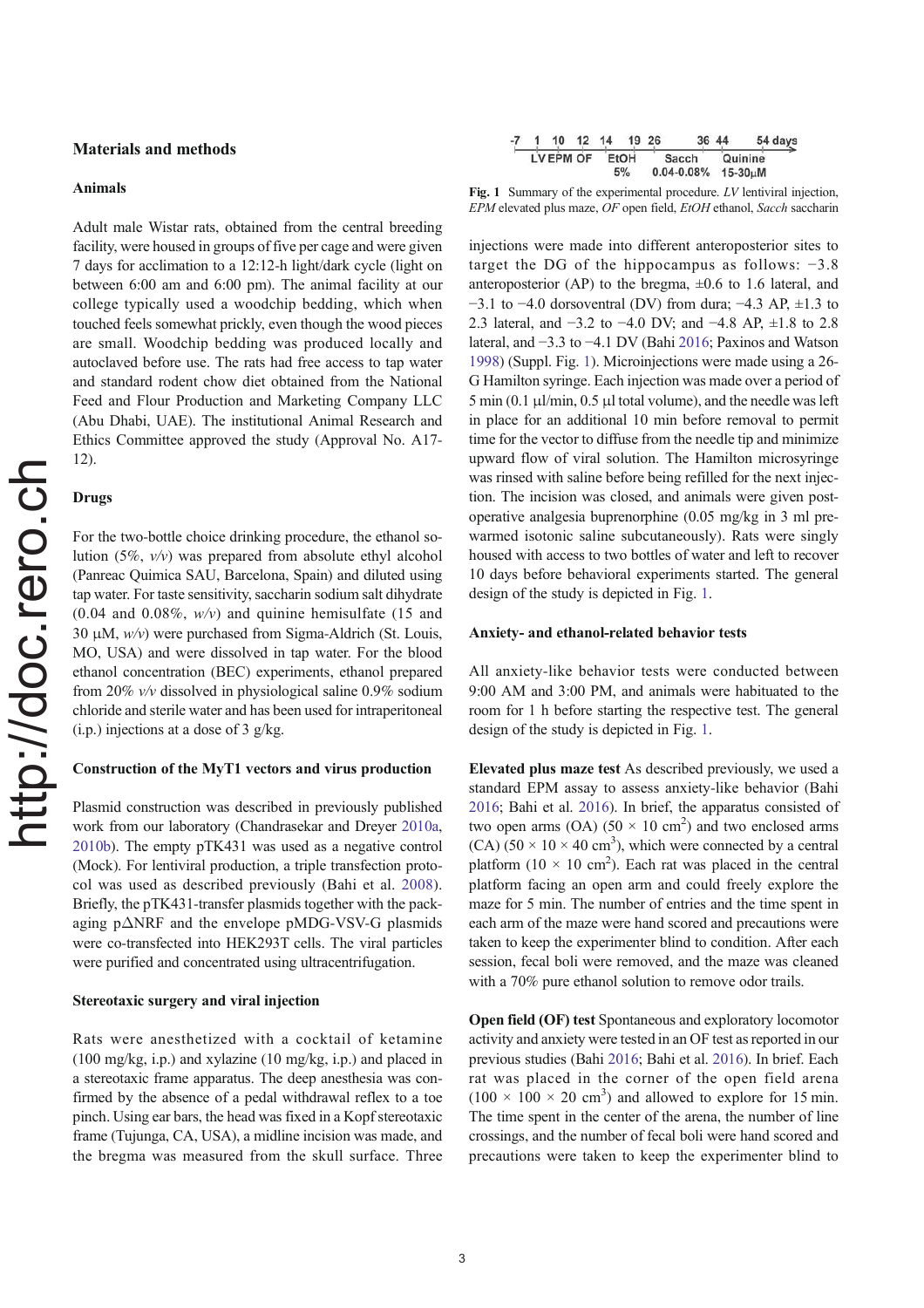condition. The tendency of a rat to enter this center zone was used as an indication of anxiolytic-like phenotype. The anxiogenic-like phenotype was supported by increased number of fecal boli left in the arena (Amorim et al. 2014; Aubrecht et al. 2014; Ghisleni et al. 2008). After each session, fecal boli were counted and removed, and the open field arena was cleaned with a 70% pure ethanol solution to remove odor trails.

# Continuous access to alcohol in two-bottle choice drinking paradigm

The typical two-bottle choice drinking paradigm procedure described previously (Bahi 2013) was used with minor modifications. In brief, the rats were weighed and given access to two-bottles, one containing tap water and the other containing 5% ethanol. Throughout the experiment, evaporation/spillage estimates were calculated daily from two bottles placed in an empty cage. The bottles were weighed every day and the quantity of ethanol consumed (g/kg body weight/24 h) was calculated for each rat. Fluid intakes in grams were converted to milliliters with the assumption that for water  $1 \text{ mL} = 1 \text{ g}$ , and for ethanol 1 mL =  $0.0395$  g. The ethanol preference was calculated as volume of ethanol consumed per total volume of water plus ethanol consumed. Total fluid intake was calculated and expressed as volume of water plus ethanol consumed per kilogram of body weight per day (ml/kg/day). The values for ethanol consumption, preference and the total fluid intake were averaged across the 5-days period. The general design of the study is depicted in Fig. 1.

# Continuous access to tastant in two-bottle choice drinking paradigm

The same rats were also tested for saccharin and quinine consumption and preference to assess whether the decreased ethanol consumption and preference observed in MyT1 overexpressing rats may be due to the pharmacological effects of ethanol. One bottle always contained water, and the other contained the tastant solution. In brief, 7 days after completion of the ethanol consumption test, a saccharin drinking test was initiated, where the rats were given the choice between increasing concentrations of saccharin (0.04 and 0.08%) and tap water. After completion of the saccharin drinking test and a respective 7-day washout period, rats were given access to increasing concentrations of quinine (15 and 30  $\mu$ M) and tap water. For both tastants, each concentration was offered for 5 days with the low concentration being presented first, followed by the higher concentration and with bottle position changed daily to control for side preference. Fluid intake (water, saccharin, or quinine) was measured every 24 h, and body weights were recorded every 5 days throughout the whole study. As for ethanol, tastant intakes and total fluid intakes were corrected for body weight of the subject. The general design of the study is depicted in Fig. 1.

#### Blood ethanol concentration

To estimate whether MyT1 overexpression altered ethanol pharmacokinetics, the four experimental groups of rats were given i.p. injections of 3 g/kg (i.p.;  $20\%$  v/v in isotonic saline) doses of ethanol, and blood samples were collected 1, 3 and 6 h later to estimate BECs. Approximately 50 μL of blood samples were withdrawn from the tail vein and collected immediately into tubes containing ethylenediaminetetraacetic acid (EDTA) for separation of plasma. The tubes were centrifuged and the plasma was separated and stored at −20 °C. BECs were measured in milligrams per deciliter (BioVision Research Products, CA, USA) as described previously (Bahi 2013).

## RT-PCR and MyT1 quantification

Rats were decapitated at the end of the behavioral tests, and the DG were immediately dissected out as we described previously (Bahi 2016). Briefly, the brain was removed from the skull and placed into RNase-free ice-cold PBS. The brain was cut along the longitudinal fissure, and the regions posterior to lambda were removed. The cerebral hemisphere was placed medial side up and the diencephalon was carefully removed exposing the dentate gyrus in the medial side of the hippocampus. A stainless needle tip (12 gauge) was then inserted into each side of the DG and slid superficially along the septotemporal axis of hippocampus to isolate the DG. Total RNA was extracted by the TRIzol and precipitated with isopropanol. Total RNA was then quantified and used for cDNA preparation using a standard SuperScript III reverse transcriptase procedure. RNA expression was analyzed using an Applied Biosystems® 7500 RT-PCR Instrument. SyberGreen, purchased from Applied Biosystems, was used to quantify MyT1 and BDNF transcripts with temperature cycling parameters consisting of initial denaturation at 95 °C for 4 min followed by 40 cycles of denaturation at 94 °C for 30 s, annealing, and extension at 64 °C for 45 s. PCR for the control gene, cyclophilin, was run with the same cycling parameters. Template (2 μl) was amplified by PCR in 20 μl total reaction volume containing 0.5 μmol of each specific PCR primer as described in our previous studies (Bahi et al. 2008; Chandrasekar and Dreyer 2010a, 2010b). The following primers sets were used for amplification: MyT1: 5′-GCA GAC CTC AGT TGT CCT ACC-3′ and 5′-CTT GGA TAC CAG GTG CTC AG-3′; BDNF: 5′-GGT TCG AGA GGT CTG ACG AC-3′ and 5′-CAA AGG CAC TTG ACT GCT GA-3′; and cyclophilin: 5′-GTG AGA AGG GCT TTG GCT AC-3′ and 5′-TTC TCG TCA GGA AAG CGG-3′.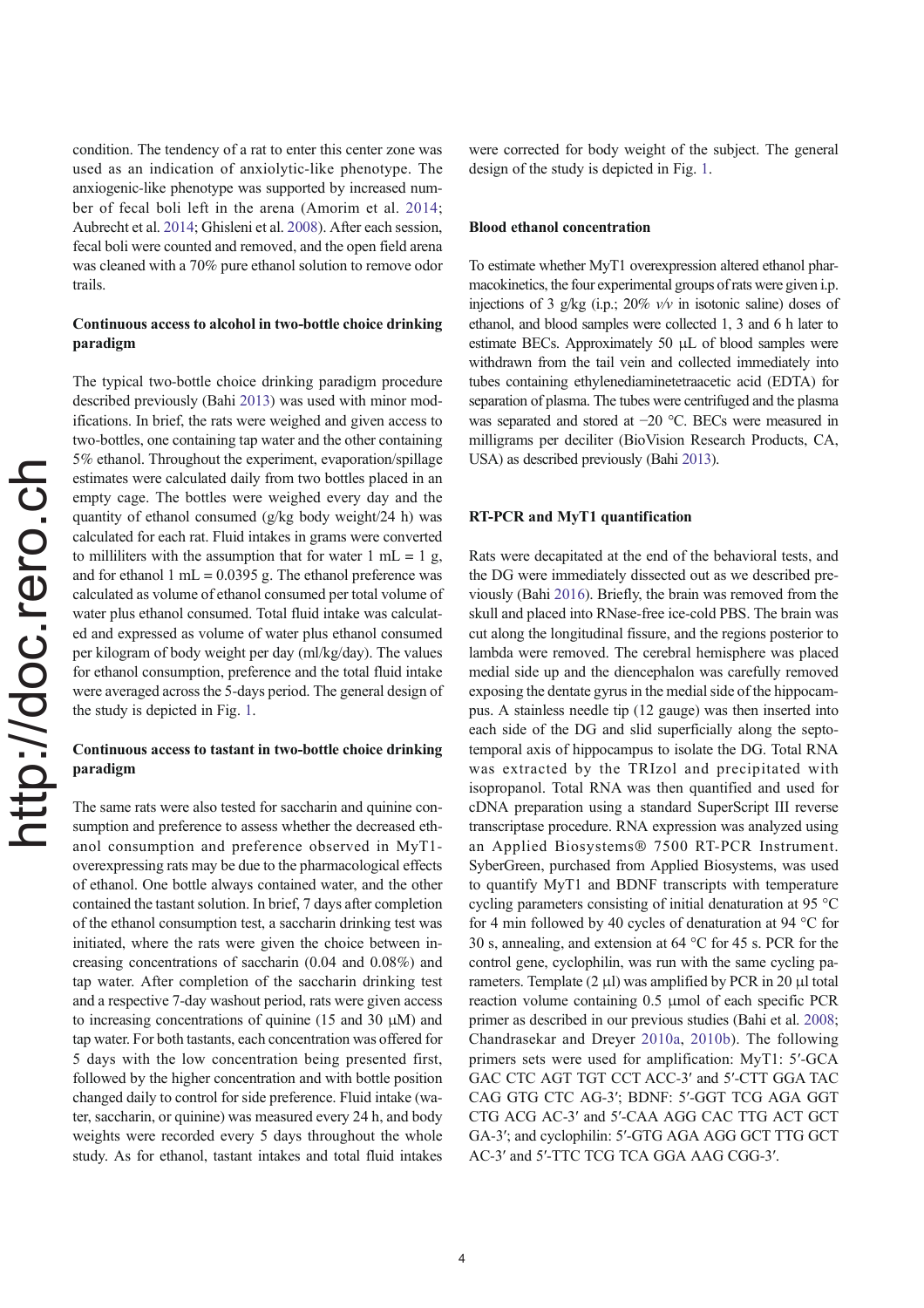## Statistical analyses

For statistical comparisons, the software package IBM SPSS Statistics 16.0 was used. Data were expressed as means  $\pm$  SEM. The data representing the effects of viral infection "Mock vs. MyT1" on anxiety-like behaviors, ethanol consumption, and preference and mRNA quantification were analyzed using a one-way analysis of variance (ANOVA) with "virus" as the between-subject factors. The data representing the effects of viral infection on tastant consumption and BECs were analyzed using a one-way ANOVA with repeated measures with "concentration" and "time" as the within-subject factors, respectively, and "virus" as the between-subject factors. The acceptable level of significance was 5% for each analysis. Simple linear regression (Pearson's) analysis was performed to examine the correlation between MyT1 and BDNF mRNA levels and measures of anxiety-like behaviors and ethanol consumption and preference. The relationship is expressed as the correlation coefficient (r).

# **Results**

## Anxiety-like behavior

The elevated plus maze (EPM) This test was performed 10 days after the stereotaxic injections to investigate the effects of MyT1 overexpression on anxiety-like behaviors. Analysis of the percentage of time spent into the open arms (OA) of the maze using one-way ANOVA revealed that, compared to Mock-injected rats, MyT1-injected rats spent more time into the OA ( $F_{(1, 16)} = 14.452$ ,  $p = 0.002$ ; Fig. 2a). Similarly, MyT1 overexpression increased the number  $(F_{(1, 16)} = 32.327,$  $p < 0.0001$ ; Fig. 2b) and the percentage of entries into the OA of the EPM  $(F_{(1, 16)} = 12.113, p = 0.003;$  Fig. 2c). Finally, there were no significant differences across the groups in the number of entries into the closed arms (CA)  $(F_{(1)})$  $16<sub>16</sub> = 0.199$ ,  $p = 0.661$ ; Fig. 2d), indicating that locomotor activity was similar across the two experimental groups.

The open field This test was conducted to assess anxiety-like behavior and spontaneous explorative locomotor activity. By analyzing the time spent in the center of the arena, we observed no significant differences between MyT1- and Mockinjected rats  $(F_{(1, 16)} = 2.148, p = 0.162;$  Fig. 2e). However, MyT1 overexpression decreased the number of fecal boli produced during the OF test, an anxiolytic-like response (Aubrecht et al. 2014;  $F_{(1, 16)} = 4.998$ ,  $p = 0.040$ ; Fig. 2f). To further determine whether MyT1 overexpression affected spontaneous exploratory behavior, which may influence the performance on both EPM and OF tests, general locomotor activity was determined over the 15-min test. The one-way ANOVA revealed that MyT1 overexpression had no effect



Fig. 2 Anxiety-like behavior in Mock- and MyT1-injected rats in the EPM and OF tests. The data are expressed as mean  $\pm$  SEM for a percentage of time spent on open arms (OA), b number, c percentage of entries into the on OA, d number of entries into the closed arms (CA) of the EPM, e time spent in the center of the arena, f number of fecal boli, and g number of line crossings in the OF test. \* $p < 0.05$ , \*\* $p < 0.005$ , and  $***p$  < 0.0001 indicate significant differences between Mock- and MyT1-injected rats. For each group,  $n = 9$ 

on the number of line crossings ( $F_{(1, 16)} = 0.445$ ,  $p = 0.514$ ; Fig. 2g), suggesting that the potential anxiolytic effects of MyT1 observed in both tests were not confounded by changes or deficits in overall spontaneous motor activity.

## Voluntary alcohol intake

Ethanol consumption For analysis of the effects of MyT1 overexpression on voluntary ethanol intake and preference, the two-bottle choice drinking procedure was used. Continuous home cage access to 5% ethanol or water resulted in stable ethanol consumption in all animals (main effect of time:  $F_{(4, 64)} = 3.498$ ,  $p = 0.080$ ). Values for daily ethanol consumption in the two experimental groups expressed as gram per kilogram are depicted in Fig. 3a. The one-way ANOVA analysis of this data showed that MyT1 overexpression



Fig. 3 Ethanol-related behaviors in Mock- and MyT1-injected rats in the two-bottle choice test. The data are expressed as mean  $\pm$  SEM for a ethanol consumption, b ethanol preference, and c total fluid intake.  $*p < 0.0001$  indicates significant differences between Mock- and MyT1-injected rats. For each group,  $n = 9$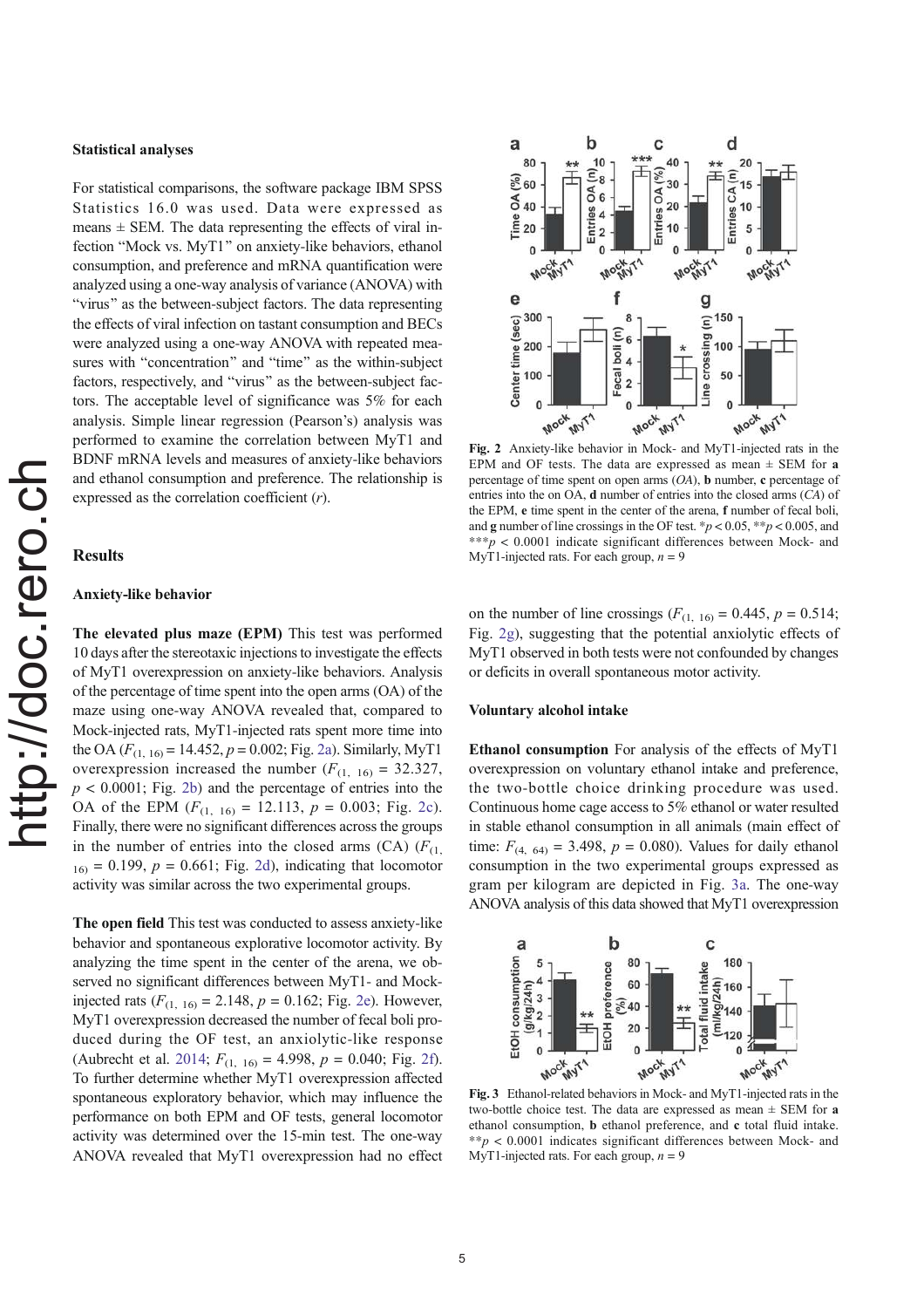Fig. 4 Tastant intake related behaviors in Mock- and MyT1 injected rats in the two-bottle choice test. The data are expressed as mean  $\pm$  SEM for **a**, **d** saccharin and quinine consumption, b, e saccharin and quinine preference, and c, f total fluid intake.  $p < 0.001$  and  $**p < 0.0001$  indicate significant differences between lower and higher concentrations. For each group,  $n = 9$ 



significantly decreased voluntary ethanol intake  $(F_{(1)})$  $_{16}$  = 216.230,  $p < 0.0001$ ). Similarly, analysis of the alcohol preference data, expressed as a percentage of total fluid intake, showed that MyT1 overexpression reduced ethanol preference  $(F_{(1, 16)} = 624.900, p < 0.0001$ ; Fig. 3b). Finally, the total fluid intake was measured and expressed as milliliters of fluid consumed per kilogram of body weight within 24 h. This was averaged across the 5-day block. As shown in Fig. 3c, the one-way ANOVA showed that MyT1 overexpression had no effect on relative fluid consumption  $(F_{(1, 16)} = 0.101, p = 0.755)$ , indicating that decreased ethanol consumption following MyT1 overexpression was not caused by an overall decrease in the total amount of fluid consumed.

#### Tastant intake

To determine whether differences in ethanol intake and preferences might reflect changes in taste preferences caused by MyT1 overexpression, drinking studies using a sweet appetitive rewarding substance (saccharin) or an aversive bitter solution (quinine) were performed and results are shown in Fig. 4.

Saccharin consumption The one-way ANOVA with repeated measures revealed that the two experimental groups escalated their saccharin intake when presented tastant in an unrestricted fashion as a choice against water in the two-bottle choice test  $(F_{(1, 34)} = 18.206, p < 0.001)$ . However, there was no effect of MyT1 overexpression on voluntary saccharin intake  $(F_{(1)})$  $34$ ) = 0.218, p = 0.644). Also, the concentration  $\times$  MyT1 interaction was not found significant  $(F_{(1, 34)} = 0.464, p = 0.500;$ Fig. 4a). Post hoc evaluations indicated that large increases in

saccharin consumption were observed particularly when the higher concentration of saccharin (0.08%) was presented.

Saccharin preference We then calculated the saccharin preference in the two experimental groups, and as expected, there was an increased preference for the highly concentrated saccharin solution ( $F_{(1, 34)} = 15.930$ ,  $p < 0.001$ ). However, no differences in the sweetener preference were found between Mock- and MyT1-injected rats  $(F_{(1, 34)} = 0.122, p = 0.729)$ . Also, the concentration  $\times$  MyT1 interaction was not found significant  $(F_{(1, 34)} = 3.169, p = 0.084;$  Fig. 4b).

Total fluid intake The one-way ANOVA with repeated measures indicated that neither concentration  $(F_{(1, 34)} = 0.004,$  $p = 0.949$ ) nor MyT1 overexpression ( $F_{(1, 34)} = 0.299$ ,  $p = 0.588$ ) affected the total amount of fluid intake (saccharin + water). In addition, the interaction between the two factors  $(F_{(1, 34)} = 0.197, p = 0.660)$  was not found significant (Fig. 4c).

Quinine consumption Seven days after completion of the saccharin intake experiment, the same rats had access to quinine. In this test, rats could drink either tap water or an ascending series of quinine concentrations (15 and 30 μM). The one-way ANOVA with repeated measures revealed that quinine intake demonstrated significant dependence on concentration  $(F_{(1, 34)} = 56.183, p < 0.0001)$ . However, no significant differences were found between the Mock- and Myt1-injected rats ( $F_{(1, 34)} = 0.176$ ,  $p = 0.681$ ). Also, the concentration  $\times$ MyT1 interaction was not found significant  $(F_{(1, 34)} = 0.244$ ,  $p = 0.628$ ; Fig. 4d)).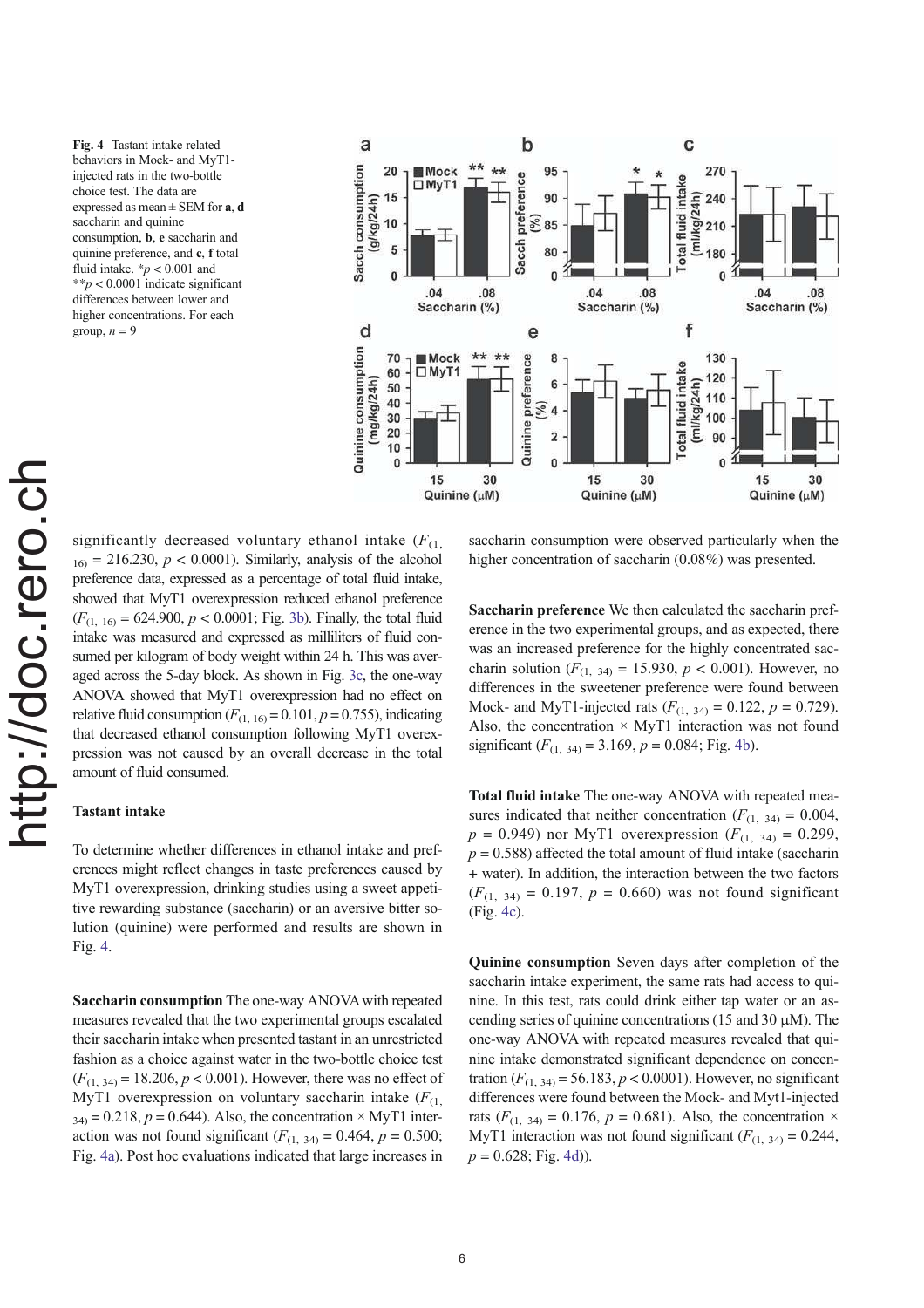Quinine preference The one-way ANOVA with repeated measures revealed no significant effect of concentration  $(F_{(1)})$  $34$ ) = 1.312, p = 0.269) or MyT1 overexpression ( $F_{(1)}$ )  $34<sub>34</sub> = 1.277, p = 0.275$  on quinine preference. Also, the interaction between the two factors was not found significant  $(F_{(1)})$  $34$ ) = 0.067, p = 0.799; Fig. 4e).

Total fluid intake Finally and as displayed in Fig. 4f, the oneway ANOVA with repeated measures revealed that neither concentration ( $F_{(1, 34)} = 1.437$ ,  $p = 0.248$ ) nor MyT1 overexpression  $(F_{(1, 34)} = 0.027, p = 0.872)$  affected total fluid intake. Also, the concentration  $\times$  MyT1 interaction was not found significant  $(F_{(1, 34)} = 0.297, p = 0.593; Fig. 4f)$ . Together, these results confirm that quinine concentrations used here were aversive to continuous-drinking rats, supporting the conclusion that MyT1 overexpression specifically reduced alcohol intake without altering taste palatability.

#### MyT1 mRNA quantification and BEC

Blood ethanol concentration In this experiment, we measured serum ethanol concentrations after alcohol injection in the two experimental groups. As shown in Table 1, the serum ethanol concentrations increased after alcohol injection and were at their maximum at 1 h after alcohol injection. The one-way ANOVA with repeated measures revealed that plasma ethanol concentrations decreased in a time-dependent manner  $(F<sub>(2, 32)</sub> = 95.726, p < 0.0001)$ . However, the ANOVA analysis confirmed that MyT1 overexpression was not effective in reducing plasma ethanol concentrations  $(F_{(1)})$  $16<sub>16</sub> = 0.287, p = 0.600$ . Also, the interaction between the two factors was not statistically significant ( $F_{(2, 32)} = 0.385$ ,  $p = 0.683$ ; Table 1).

mRNA quantification At the end of the behavioral experiments using viral vectors, the brains were removed, the DG subregion was dissected out, and MyT1 and BDNF mRNA levels were assessed using quantitative RT-PCR without and with transgene overexpression. The one-way ANOVA analysis revealed that the injection of the MyT1-expressing

| Table 1 Blood ethanol   |
|-------------------------|
| concentrations in Mock- |
| and MyT1-injected rats  |

|     | Mock               | MyT1               |
|-----|--------------------|--------------------|
| 1 h | $536.6 \pm 28.2$   | $575.5 \pm 72.0$   |
| 3 h | $411.9 \pm 25.7*$  | $448.0 \pm 40.9$   |
| 6 h | $108.1 \pm 16.1**$ | $94.1 \pm 18.5$ ** |

The data are expressed as mean ± SEM for blood alcohol concentrations 1, 3, and 6 h after an acute injection of 3 g/kg ethanol. For each group,  $n = 9$ 

 $*_{p} = 0.003$ ,  $*_{p} < 0.0001$ , significant differences between 1 and 3 h and between 1 and 6 h, respectively

lentiviral vectors resulted in a marked upregulation of mRNA expression levels for both MyT1 and BDNF genes  $(F_{(1, 16)} = 26.843, p < 0.0001$  and  $F_{(1, 16)} = 25.627$ ,  $p < 0.0001$ , respectively; Table 2).

Using the mRNA levels obtained from the Mock- and MyT1-injected rats, a simple linear regression (Pearson's) analysis was performed to examine the correlation between either MyT1 or BDNF transcription levels and parameters of anxiety and ethanol consumption and preference. Results are depicted in Figs. 5 and 6. The correlation coefficient  $(r)$  for the difference between the MyT1 mRNA amount and the percent of time spent into the OA of the EPM was 0.542 and the two parameters correlated significantly ( $p = 0.020$ ; Fig. 5a). Also, there was a significant positive correlation between MyT1 mRNA expression with the number of entries into the OA (Pearson's test:  $r = 0.679$ ,  $p = 0.002$ ; Fig. 5b), and with the percentage of entries into the OA (Pearson's test:  $r = 0.564$ ,  $p = 0.015$ ; Fig. 5c), but not with the number of entries into the CA  $(r = 0.069, p = 0.785; Fig. 5d)$ . In the OF test, the Pearson's analysis revealed that neither the time spent in the center of the arena  $(r = 0.393, p = 0.107;$  Fig. 5e) nor the number of line crossings ( $r = 0.334$ ,  $p = 0.176$ ; data not shown) were correlated with MyT1 mRNA levels. However, there was a significant negative correlation between MyT1 mRNA and the number of fecal boli left in the arena  $(r = -0.579, p = 0.012;$  Fig. 5f). The relations between MyT1 mRNA levels and ethanol consumption were also determined by Pearson's correlation analysis, and we found a significant negative correlation between MyT1 mRNA levels with voluntary alcohol intake ( $r = -0.735$ ,  $p = 0.001$ ; Fig. 5g) and with ethanol preference ( $r = -0.796$ ,  $p < 0.001$ ; Fig. 5h) but not with total fluid intake  $(r = 0.258, p = 0.301;$  Fig. 5i). Finally, and most impressively, the Pearson's analysis showed a significant positive correlation between MyT1 and BDNF mRNA levels (Pearson's test:  $r = 0.509$ ,  $p = 0.031$ ; Fig. 5j).

Pearson correlation analysis between BDNF mRNA values and measures of anxiety- and ethanol-related behaviors were also calculated. Results demonstrated statistically significant positive correlation between BDNF mRNA with the percentage of time spent into the OA (Pearson's test:  $r = 0.568$ ,  $p = 0.014$ ; Fig. 6a), with the number ( $r = 0.659$ ,  $p = 0.003$ ; Fig. 6b) and the percentage of entries into the OA ( $r = 0.572$ ,

| <b>Table 2 mRNA levels</b> |                       |
|----------------------------|-----------------------|
|                            | in Mock and MyT1 rats |
|                            | as measured by RT-PCR |

|                  | Mock            | MyT1             |
|------------------|-----------------|------------------|
| MyT <sub>1</sub> | $1.12 \pm 0.21$ | $3.19 \pm 0.34*$ |
| <b>BDNF</b>      | $1.16 \pm 0.15$ | $2.83 \pm 0.29*$ |

The data are expressed as mean  $\pm$  SEM for MyT1 and BDNF mRNA levels. For each group,  $n = 9$ 

 $*p$  < 0.0001, significant differences between Mock- and MyT1-injected rats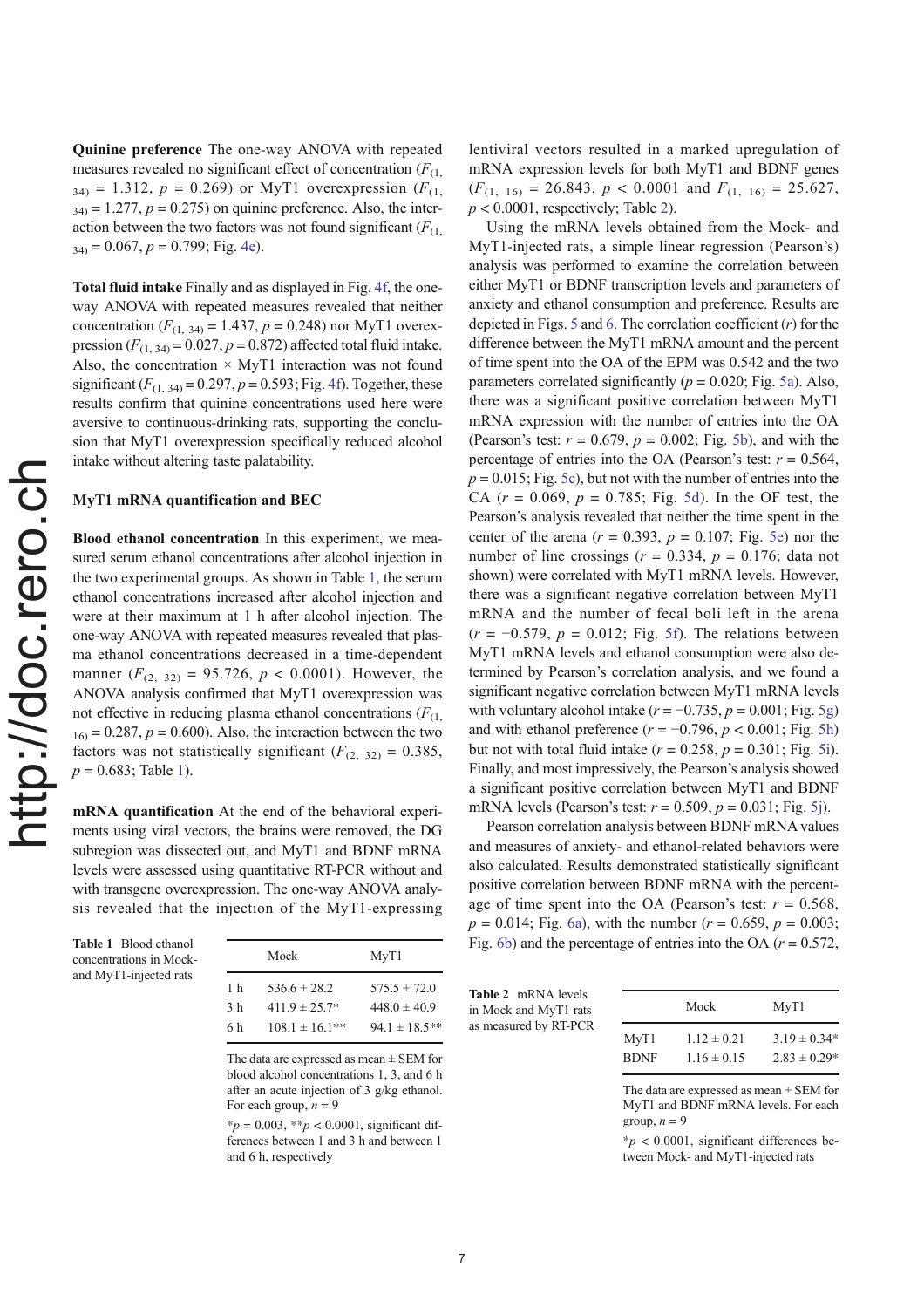

Fig. 5 Person correlations. The data represent simple scatter regression between MyT1 mRNA levels with a percentage of time into the OA, b number of entries into the OA, c percentage of entries into the OA, d

number of entries into the CA of the EPM, e time spent in the center of the arena, f number of fecal boli of the OF, g ethanol consumption, h ethanol preference, i total fluid intake, and j BDNF mRNA levels

 $p = 0.013$ ; Fig. 6c), but not with the number of entries into the CA  $(r = 0.018, p = 0.942$ ; Fig. 6d). Additionally, there was no correlation between BDNF mRNA values with the time spent in the center of the arena  $(r = 0.341, p = 0.166;$  Fig. 6e), with the number of fecal boli ( $r = -0.423$ ,  $p = 0.080$ ; Fig. 6f), or with the number of line crossings ( $r = 0.197$ ,  $p = 0.433$ ; data not shown) of the OF test. Correlation of BDNF mRNA values with ethanol consumption was computed and is depicted in Fig. 6g. BDNF mRNA was significantly negatively correlated with ethanol consumption ( $r = -0.746$ ,  $p < 0.0001$ ; Fig. 6g) and ethanol preference  $(r = -0.751, p < 0.0001;$  Fig. 6h) but not with total fluid intake ( $r = -0.009$ ,  $p = 0.971$ ; data not shown).

These findings suggest that rats with high MyT1 mRNA expression levels in the DG are most likely to have high BDNF mRNA levels inducing reduced anxiety-like phenotypes that are in turn associated with lower ethanol consumption and preference.

## **Discussion**

The results of the current study expand previous reports that genetic manipulations, using viral vectors, believed to alter central MyT1 expression and hippocampal BDNF signaling may be effective in attenuating anxiety-like behavior and diminishing voluntary ethanol intake and preference. We report that anxiety-like behavior on the EPM and OF tests was decreased following lentiviral-mediated overexpression of MyT1 in the DG of the hippocampus, relative to control

Fig. 6 Person correlations. The data represent simple scatter regression between BDNF mRNA levels with a percentage of time into the OA, b number of entries into the OA, c percentage of entries into the OA, d number of entries into the CA of the EPM, e time spent in the center of the arena, f number of fecal boli of the OF, g ethanol consumption, and h ethanol preference

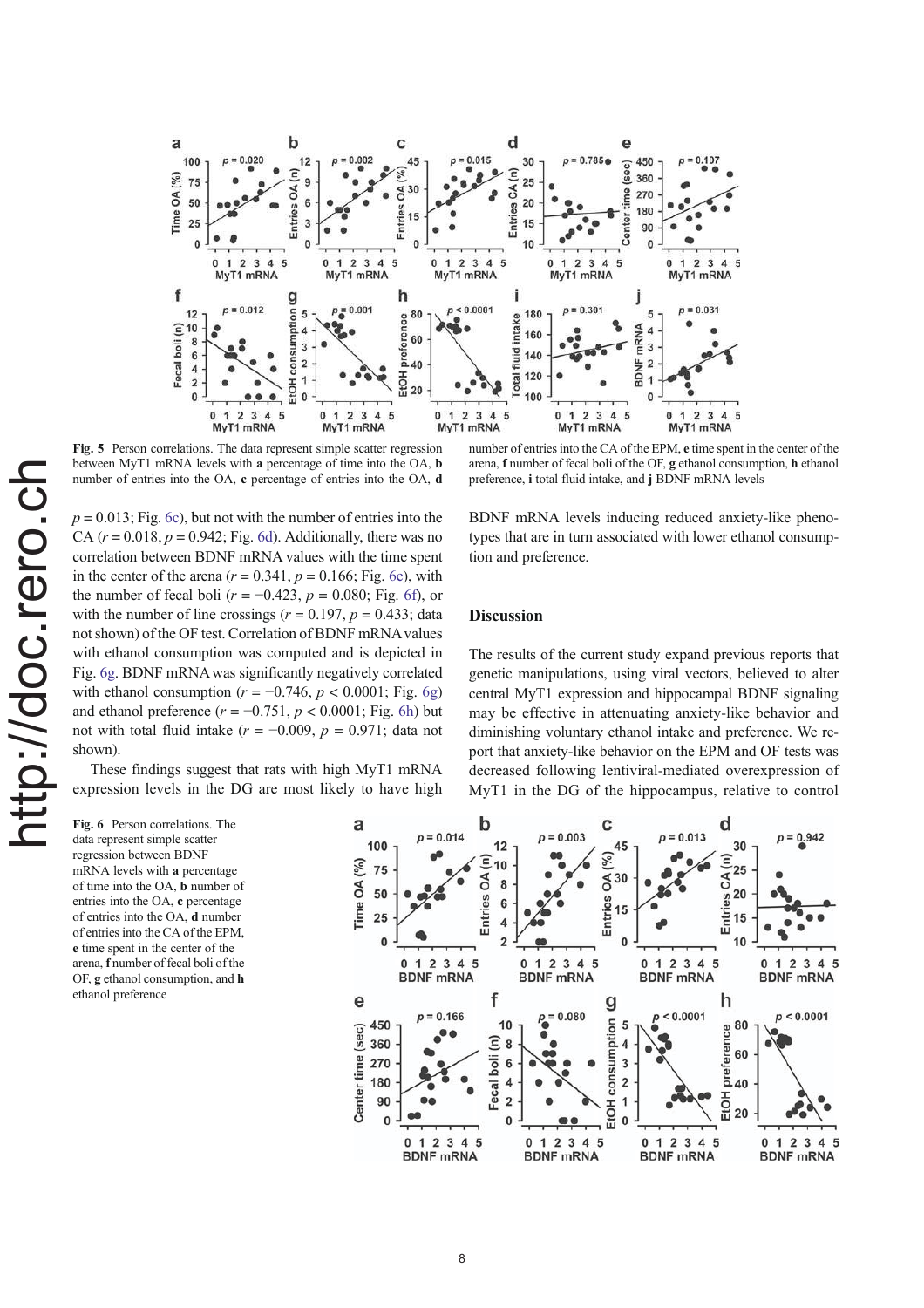animals. Interestingly, MyT1 overexpression decreased voluntary ethanol intake and preference but had no effect on saccharin and quinine intake, used to assess taste discrimination, and similar BECs. Importantly, MyT1 overexpression was associated with increased mRNA levels of both MyT1 and BDNF in the DG. Finally, increased MyT1 and BDNF mRNA levels in the DG were correlated with decreased anxiety-like behavior and ethanol consumption and preference.

To our knowledge, this is the first study to directly seek an association between the ability of ectopically overexpressed MyT1 to reduce anxiety-like behaviors and ethanol intake in the same animals. Our results confirm that using viral vectors aimed at increasing MyT1 expression in discrete and specific brain region (such as the DG) reduces both the expression of anxiety-like behavior and ethanol intake in well-validated rodent models. The observed effectiveness of MyT1-expressing lentiviral vectors in reducing ethanol drinking while apparently inducing anxiolysis is very encouraging, as these findings correspond with their efficacy in attenuating both cocaineinduced locomotor stimulation (Chandrasekar and Dreyer 2010a) and cocaine self-administration (Chandrasekar and Dreyer 2010b) in rats.

It is interesting to emphasize that MyT1-decreased anxietylike behavior affected all the parameters of the EPM test. However, in the OF test, MyT1 overexpression only reduced the number of fecal boli but had no effect on the time spent in the center of the arena. Nevertheless, this finding is not surprising because it has been suggested that the time spent in the center of the arena of the OF test may not be the most appropriate assay for measuring the efficacy of all anxiolytic compounds. As a matter of fact, Prut and Belzung reported in their review that compounds such as adinazolam, alprazolam, and selective serotonin reuptake inhibitors that have a different spectrum of therapeutic efficacy in anxiety disorders were poorly effective as anxiolytics in the OF test (Prut and Belzung 2003). The same discrepancies were also observed by Fejemiroye et al. who reported that oleanolic acid demonstrated an anxiolytic effect in both the light–dark box and EPM tests but not in the OF test (Fajemiroye et al. 2014) suggesting that this paradigm may not perfectly model the characteristics of anxiety disorders. Regardless, lower fecal boli count during the OF test was associated to decreased anxiety-like phenotype in several studies (Amorim et al. 2014; Fulk et al. 2004; Hill and Gorzalka 2006; Lund et al. 2005). To our knowledge, our findings are the first to confirm that reduced ethanol drinking resulting from MyT1 overexpression—that putatively increased hippocampal BDNF signaling—is accompanied by significantly diminished anxietylike behavior.

Although we did not directly assess the underlying neurobiological mechanisms by which MyT1 overexpression in the DG reduced anxiety and ethanol consumption, we can speculate as to how they are affecting these behaviors. In fact, evidence from the current study suggested that BDNF mRNA expression was positively correlated with MyT1 mRNA expression. Interestingly, prior research in our lab has revealed that in the nucleus accumbens (NAcc), MyT1 expression resulted in downregulation of BDNF expression (Chandrasekar and Dreyer 2010b). As such, it will be important in future studies to examine the discrepancies in BDNF mRNA expression in the NAcc and the DG upon MyT1 overexpression. Nevertheless, previous studies have shown that central BDNF signaling affects both anxiety and ethanol self-administration. Our results are in agreement with initial data demonstrating that transgenic mice overexpressing the full-length BDNF receptor TrkB reduced anxiety in the EPM and light– dark exploration tests (Koponen et al. 2004). Also, peripheral BDNF administration increased time spent in the open arms of an EPM (Schmidt and Duman 2010) which is also on line with increased anxiety in mice with a BDNF mutation that decreases secretion (Chen et al. 2006). Furthermore, mice subjected to a battery of stressors for 28 days showed partial anxiety-like behavior in the EPM and the OF tests with a significant low serum BDNF levels (Mahesh and Bhatt 2013). Similarly, the adult male offspring, of dams phenotyped as high-anxiety, exhibited less anxiety traits in the EPM test than their maternal line and showed markedly more BDNF immunoreacted cells in the amygdala, the CA1 and CA2 hippocampal regions, and the caudate putamen (Berman et al. 2014). Clinical investigations have demonstrated that reduced BDNF levels have also been implicated in the etiology of stress-related psychiatric disorders such as anxiety (Shang et al. 2015). And consistent with these findings, Lee et al. found that single prolonged stress decreases the expression of BDNF mRNA in the rat hippocampus, decreasing anxiety-like behaviors (Lee et al. 2016). However, the role of high levels of hippocampal BDNF is unclear as some reports suggested anxiogenic-like effects. In fact, it should be emphasized that our results are not in agreement with previous studies showing that transgenic overexpression of BDNF had an unexpected facilitatory effect on anxiety-like behavior (Govindarajan et al. 2006) and that intrahippocampal injection of BDNF induced an anxiogenic-like activity in both the OF and EPM paradigms (Deltheil et al. 2009). Differences between these results could be due, at least in part, to procedural differences and to a species-dependent effect of BDNF (rats vs. mice). Nevertheless, these findings suggest that low levels for anxiety traits correlate with high BDNF expression levels.

Interestingly, high BDNF mRNA levels were also associated to lower ethanol intake and preference and did not appear to affect total fluid intake. This is not surprising, as there is evidence from our laboratory that lentiviral-mediated overexpression of BDNF in the dorsolateral striatum significantly attenuated ethanol-induced place preference as well as voluntary alcohol consumption (Bahi and Dreyer 2013). Our results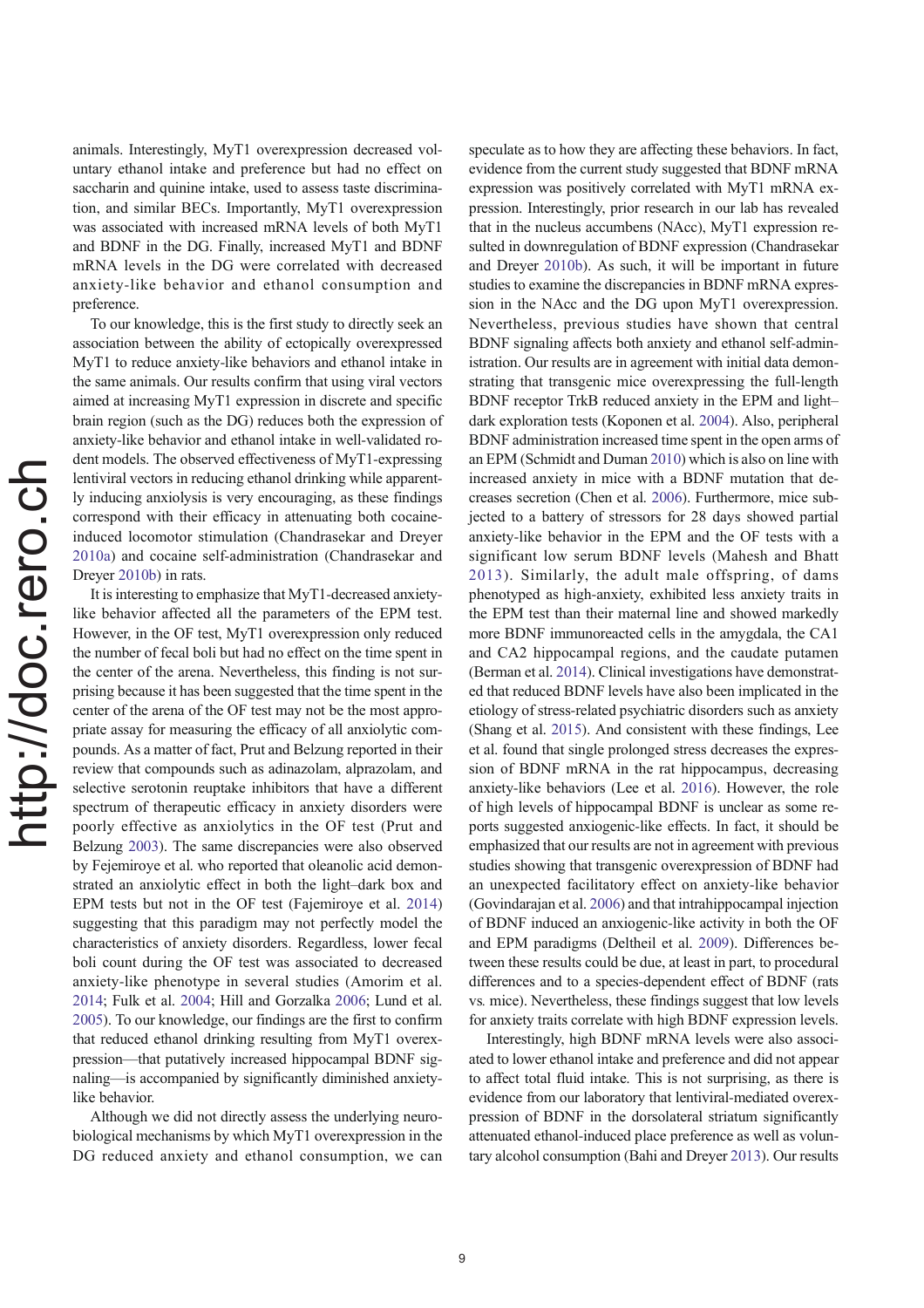are in agreement with those reported by others showing that ethanol intake increases BDNF mRNA expression in the dorsal striatum (Jeanblanc et al. 2009) and heterozygous BDNF mice displayed increased ethanol intake in a two-bottle choice procedure (Hensler et al. 2003), greater preference for the environment paired with ethanol injection than that observed in wild-type control mice, and enhanced ethanol-induced locomotor sensitization (McGough et al. 2004). Furthermore, it was found that inhibition of the BDNF receptor TrkB increases voluntary ethanol consumption in wild-type mice (Jeanblanc et al. 2006), while downregulation of endogenous BDNF using viral-mediated siRNA in the dorsolateral striatum significantly increased ethanol self-administration, and that infusion of exogenous BDNF  $(0.25 \mu g/\mu L)$  attenuated responding for ethanol when infused 3 h before the beginning of the self-administration session (Jeanblanc et al. 2009). In the brain of alcohol-preferring AA rats, the level of BDNF mRNA expression was higher in the amygdala and ventral tegmental area than in those of alcohol-avoiding ANA rats, and there was a trend for a higher level in the NAcc (Raivio et al. 2014). It should be emphasized that studies from Heilig and Ron's laboratories proposed a different mechanism of BDNF regulation. In fact, they have shown that viralmediated overexpression of microRNA-206 in the medial prefrontal cortex significantly inhibited BDNF expression and induced an escalation of alcohol self-administration (Tapocik et al. 2014). Similarly, overexpression of microRNA-30a-5p in the same brain region produced an escalation of alcohol intake and a preference over water that was associated to decreased BDNF expression (Darcq et al. 2015). Several studies have examined how BDNF might affect the interaction between anxiety and alcohol intake. For instance, BDNF antisense oligodeoxynucleotide infusions into the central amygdala and medial amygdala but not basolateral amygdala provoked increased voluntary ethanol intake and anxiety-like behaviors in rats. Interestingly, the levels of BDNF, phosphorylated extracellular signal-regulated kinases 1/2 (p-ERK1/2), and phosphorylated cAMP responsive-element binding protein (p-CREB) were decreased by BDNF antisense, but both the effects on protein phosphorylation and behavior were reversed when BDNF was co-infused with the antisense oligonucleotides (Pandey et al. 2006). The same group also identified a subsequent step in the signaling pathway induced by BDNF involving the activity-regulated cytoskeleton-associated protein (Arc). Morphologically, these behavioral changes were associated to significant alterations in dendritic spine density in the amygdala (Pandey et al. 2008). Taken together, these findings suggest that the innate levels of BDNF expression as well as CREB/Arc signaling may play a role in the molecular processes of the comorbidity between anxiety and alcohol-drinking behaviors. Our results indicate that MyT1 overexpression in the dentate gyrus induced an increase of BDNF expression that significantly decreases ethanol selfadministration and that this decrease in drinking is accompanied by marked reductions in the expression of anxiety-like behavior. Specifically, we propose that hippocampal endogenous BDNF activation, through MyT1, controls the level of anxiety and consequently levels of ethanol self-administration by reducing the reinforcing effects of ethanol. Therefore, activation of the hippocampal BDNF pathway may prove efficacious in the treatment of anxiety disorders and alcoholism.

Acknowledgements The authors would like to acknowledge Mrs. Christine Deforel-Poncet and Dr. Vijay Chandrasekar for their technical assistance with the lentiviral vector preparation. The authors are also grateful to Mr. Mohamed Shafiullah and Dr. Mahmoud Hag Ali from the Central Animal Facility for their advice on animal care and welfare.

Role of the funding source AB was supported by grants from the United Arab Emirates University (No. NP/13/05) and the National Research foundation (No. 31M082). JLD received grants from the Swiss National Science Foundation 3100-059350 and 3100AO-100686 (JLD). The funders had no further role in study design; in the collection, analysis, and interpretation of data; in the writing of the report; and in the decision to submit the paper for publication.

#### Compliance with ethical standards

Conflict of interest The authors have no financial interests that might be perceived to influence the results or the discussion reported in this article.

## References

- Amorim D, David-Pereira A, Pertovaara A, Almeida A, Pinto-Ribeiro F (2014) Amitriptyline reverses hyperalgesia and improves associated mood-like disorders in a model of experimental monoarthritis. Behav Brain Res 265:12–21
- Anderson ML, Nokia MS, Govindaraju KP, Shors TJ (2012) Moderate drinking? Alcohol consumption significantly decreases neurogenesis in the adult hippocampus. Neuroscience 224:202–209
- Aubrecht TG, Weil ZM, Nelson RJ (2014) Melatonin treatment during early life interacts with restraint to alter neuronal morphology and provoke depressive-like responses. Behav Brain Res 263:90–97
- Bahi A (2013) Viral-mediated knockdown of mGluR7 in the nucleus accumbens mediates excessive alcohol drinking and increased ethanol-elicited conditioned place preference in rats. Neuropsychopharmacology 38:2109–2119
- Bahi A (2016) Sustained lentiviral-mediated overexpression of microRNA124a in the dentate gyrus exacerbates anxiety- and autism-like behaviors associated with neonatal isolation in rats. Behav Brain Res 311:298–308
- Bahi A, Dreyer JL (2013) Striatal modulation of BDNF expression using microRNA124a-expressing lentiviral vectors impairs ethanolinduced conditioned-place preference and voluntary alcohol consumption. Eur J Neurosci 38:2328–2337
- Bahi A, Boyer F, Chandrasekar V, Dreyer JL (2008) Role of accumbens BDNF and TrkB in cocaine-induced psychomotor sensitization, conditioned-place preference, and reinstatement in rats. Psychopharmacology 199:169–182
- Bahi A, Al Mansouri S, Al Maamari E (2016) Nucleus accumbens lentiviral-mediated gain of function of the oxytocin receptor regulates anxiety- and ethanol-related behaviors in adult mice. Physiol Behav 164:249–258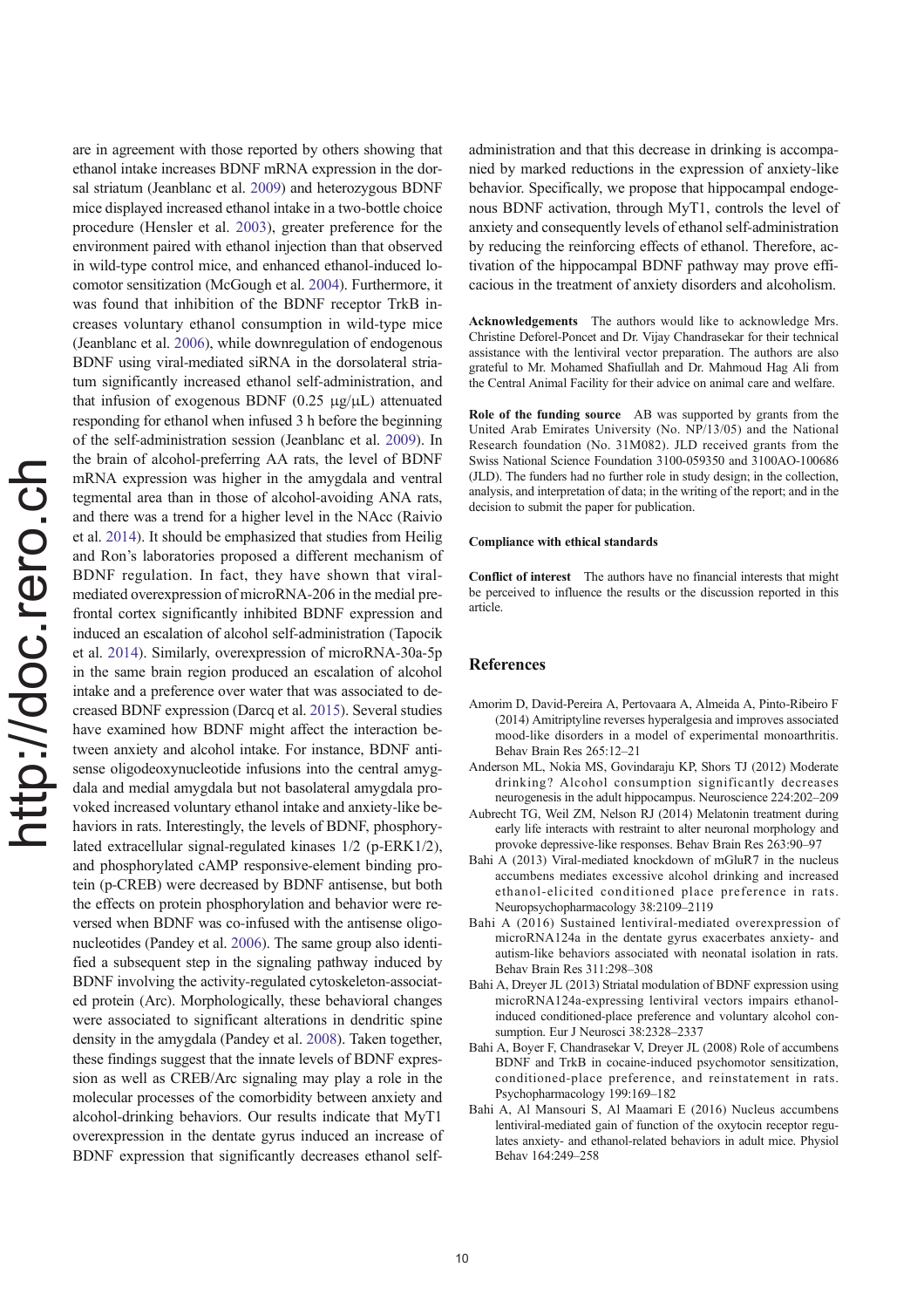- Berman AK, Lott RB, Donaldson ST (2014) Periodic maternal deprivation may modulate offspring anxiety-like behavior through mechanisms involving neuroplasticity in the amygdala. Brain Res Bull 101:7–11
- Chandrasekar V, Dreyer JL (2010a) The brain-specific neural zinc finger transcription factor 2b (NZF-2b/7ZFMyt1) causes suppression of cocaine-induced locomotor activity. Neurobiol Dis 37:86–98
- Chandrasekar V, Dreyer JL (2010b) The brain-specific neural zinc finger transcription factor 2b (NZF-2b/7ZFMyt1) suppresses cocaine selfadministration in rats. Front Behav Neurosci 4:14
- Chen ZY, Jing D, Bath KG, Ieraci A, Khan T, Siao CJ, Herrera DG, Toth M, Yang C, McEwen BS, Hempstead BL, Lee FS (2006) Genetic variant BDNF (Val66Met) polymorphism alters anxiety-related behavior. Science 314:140–143
- Czeh B, Michaelis T, Watanabe T, Frahm J, de Biurrun G, van Kampen M, Bartolomucci A, Fuchs E (2001) Stress-induced changes in cerebral metabolites, hippocampal volume, and cell proliferation are prevented by antidepressant treatment with tianeptine. Proc Natl Acad Sci U S A 98:12796–12801
- Darcq E, Warnault V, Phamluong K, Besserer GM, Liu F, Ron D (2015) MicroRNA-30a-5p in the prefrontal cortex controls the transition from moderate to excessive alcohol consumption. Mol Psychiatry 20:1219–1231
- Deltheil T, Tanaka K, Reperant C, Hen R, David DJ, Gardier AM (2009) Synergistic neurochemical and behavioural effects of acute intrahippocampal injection of brain-derived neurotrophic factor and antidepressants in adult mice. Int J Neuropsychopharmacol 12:905–915
- Earnheart JC, Schweizer C, Crestani F, Iwasato T, Itohara S, Mohler H, Luscher B (2007) GABAergic control of adult hippocampal neurogenesis in relation to behavior indicative of trait anxiety and depression states. J Neurosci 27:3845–3854
- Eom KS, Cheong JS, Lee SJ (2016) Structural analyses of zinc finger domains for specific interactions with DNA. J Microbiol Biotechnol 26:2019–2029
- Fajemiroye JO, Galdino PM, Florentino IF, Da Rocha FF, Ghedini PC, Polepally PR, Zjawiony JK, Costa EA (2014) Plurality of anxiety and depression alteration mechanism by oleanolic acid. J Psychopharmacol 28:923–934
- Fernandez-Enright F, Andrews JL, Newell KA, Pantelis C, Huang XF (2014) Novel implications of lingo-1 and its signaling partners in schizophrenia. Transl Psychiatry 4:e348
- Fulk LJ, Stock HS, Lynn A, Marshall J, Wilson MA, Hand GA (2004) Chronic physical exercise reduces anxiety-like behavior in rats. Int J Sports Med 25:78–82
- Gamsjaeger R, O'Connell MR, Cubeddu L, Shepherd NE, Lowry JA, Kwan AH, Vandevenne M, Swanton MK, Matthews JM, Mackay JP (2013) A structural analysis of DNA binding by myelin transcription factor 1 double zinc fingers. J Biol Chem 288:35180–35191
- Ghisleni G, Kazlauckas V, Both FL, Pagnussat N, Mioranzza S, Rocha JB, Souza DO, Porciuncula LO (2008) Diphenyl diselenide exerts anxiolytic-like effect in Wistar rats: putative roles of GABAA and 5HT receptors. Prog Neuro-Psychopharmacol Biol Psychiatry 32: 1508–1515
- Gould E, Tanapat P, Rydel T, Hastings N (2000) Regulation of hippocampal neurogenesis in adulthood. Biol Psychiatry 48:715–720
- Govindarajan A, Rao BS, Nair D, Trinh M, Mawjee N, Tonegawa S, Chattarii S (2006) Transgenic brain-derived neurotrophic factor expression causes both anxiogenic and antidepressant effects. Proc Natl Acad Sci U S A 103:13208–13213
- Grant BF, Stinson FS, Dawson DA, Chou SP, Dufour MC, Compton W, Pickering RP, Kaplan K (2004) Prevalence and co-occurrence of substance use disorders and independent mood and anxiety disorders: results from the National Epidemiologic Survey on Alcohol and Related Conditions. Arch Gen Psychiatry 61:807–816
- Hensler JG, Ladenheim EE, Lyons WE (2003) Ethanol consumption and serotonin-1A (5-HT1A) receptor function in heterozygous BDNF (+/−) mice. J Neurochem 85:1139–1147
- Hill MN, Gorzalka BB (2006) Increased sensitivity to restraint stress and novelty-induced emotionality following long-term, high dose cannabinoid exposure. Psychoneuroendocrinology 31:526–536
- Jeanblanc J, He DY, McGough NN, Logrip ML, Phamluong K, Janak PH, Ron D (2006) The dopamine D3 receptor is part of a homeostatic pathway regulating ethanol consumption. J Neurosci 26: 1457–1464
- Jeanblanc J, He DY, Carnicella S, Kharazia V, Janak PH, Ron D (2009) Endogenous BDNF in the dorsolateral striatum gates alcohol drinking. J Neurosci 29:13494–13502
- Jiang Y, Yu VC, Buchholz F, O'Connell S, Rhodes SJ, Candeloro C, Xia YR, Lusis AJ, Rosenfeld MG (1996) A novel family of Cys-Cys, His-Cys zinc finger transcription factors expressed in developing nervous system and pituitary gland. J Biol Chem 271:10723–10730
- Jindal A, Mahesh R, Bhatt S (2013) Etazolate rescues behavioral deficits in chronic unpredictable mild stress model: modulation of hypothalamic-pituitary-adrenal axis activity and brain-derived neurotrophic factor level. Neurochem Int 63:465–475
- Kampman KM, Pettinati H, Volpicelli J, Kaempf G, Turk E, Insua A, Lipkin C, Sparkman T, O'Brien CP (2002) Concurrent cocaine withdrawal alters alcohol withdrawal symptoms. J Addict Dis 21:13–26
- Karpyak VM, Biernacka JM, Geske JR, Abulseoud OA, Brunner MD, Chauhan M, Hall-Flavin DK, Lewis KA, Loukianova LL, Melnyk GJ, Onsrud DA, Proctor BD, Schneekloth TD, Skime MK, Wittkopp JE, Frye MA, Mrazek DA (2016) Gender-specific effects of comorbid depression and anxiety on the propensity to drink in negative emotional states. Addiction 111:1366–1375
- Kendler KS, Davis CG, Kessler RC (1997) The familial aggregation of common psychiatric and substance use disorders in the National Comorbidity Survey: a family history study. Br J Psychiatry 170: 541–548
- Kitahara Y, Ohta K, Hasuo H, Shuto T, Kuroiwa M, Sotogaku N, Togo A, Nakamura K, Nishi A (2016) Chronic fluoxetine induces the enlargement of perforant path-granule cell synapses in the mouse dentate gyrus. PLoS One 11:e0147307
- Koponen E, Voikar V, Riekki R, Saarelainen T, Rauramaa T, Rauvala H, Taira T, Castren E (2004) Transgenic mice overexpressing the fulllength neurotrophin receptor trkB exhibit increased activation of the trkB-PLCgamma pathway, reduced anxiety, and facilitated learning. Mol Cell Neurosci 26:166–181
- Lacaille H, Duterte-Boucher D, Liot D, Vaudry H, Naassila M, Vaudry D (2015) Comparison of the deleterious effects of binge drinking-like alcohol exposure in adolescent and adult mice. J Neurochem 132: 629–641
- Laity JH, Lee BM, Wright PE (2001) Zinc finger proteins: new insights into structural and functional diversity. Curr Opin Struct Biol 11:39– 46
- Leal-Galicia P, Saldivar-Gonzalez A, Morimoto S, Arias C (2007) Exposure to environmental enrichment elicits differential hippocampal cell proliferation: role of individual responsiveness to anxiety. Dev Neurobiol 67:395–405
- Lee B, Sur B, Yeom M, Shim I, Lee H, Hahm DH (2016) Effects of systemic administration of ibuprofen on stress response in a rat model of post-traumatic stress disorder. Korean J Physiol Pharmacol 20:357–366
- Li W, Wang X, Zhao J, Lin J, Song XQ, Yang Y, Jiang C, Xiao B, Yang G, Zhang HX, Lv LX (2012) Association study of myelin transcription factor 1-like polymorphisms with schizophrenia in Han Chinese population. Genes Brain Behav 11:87–93
- Lund TD, Rovis T, Chung WC, Handa RJ (2005) Novel actions of estrogen receptor-beta on anxiety-related behaviors. Endocrinology 146: 797–807